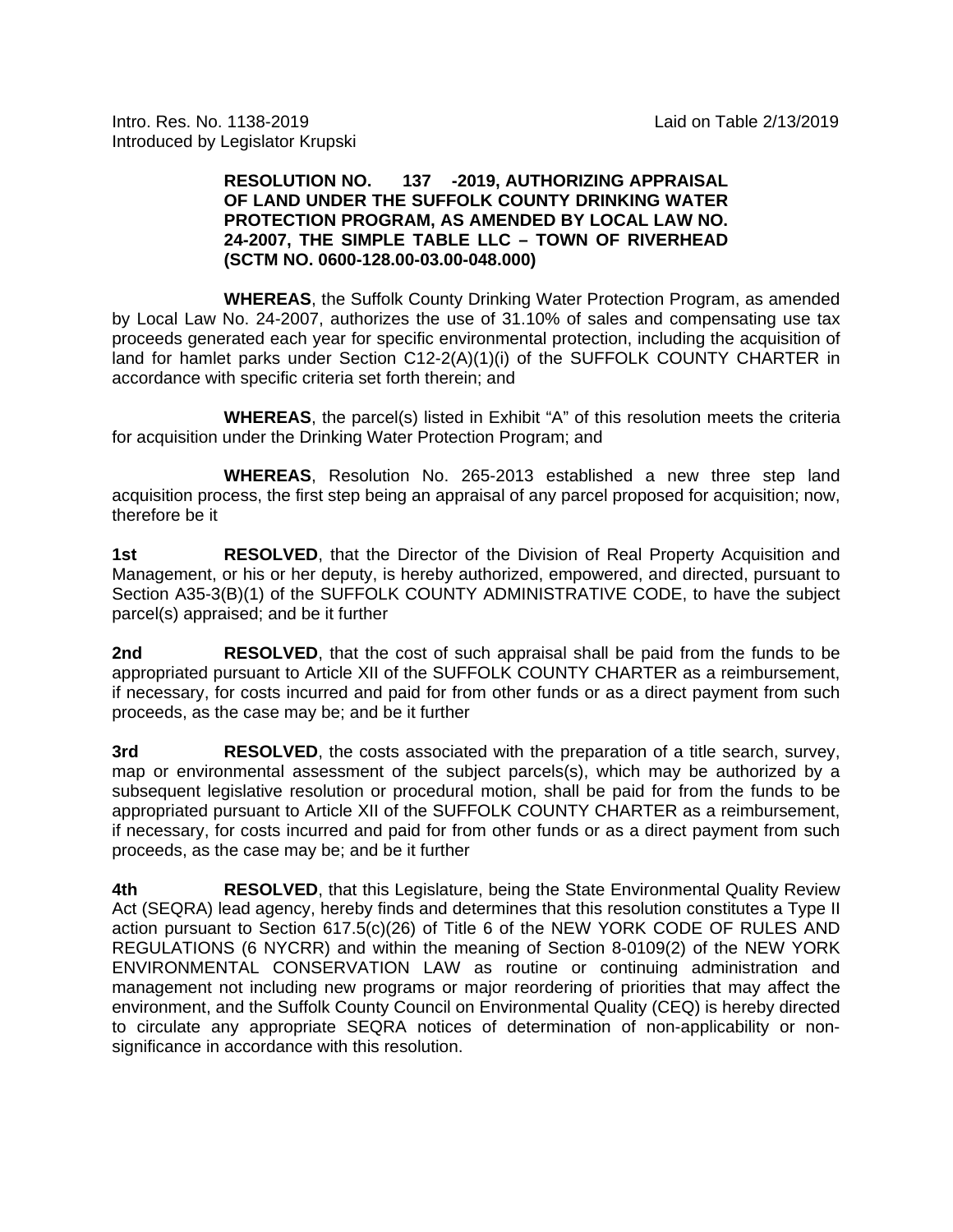## DATED: March 5, 2019

## APPROVED BY:

 /s/ Steven Bellone County Executive of Suffolk County

Date: March 8, 2019